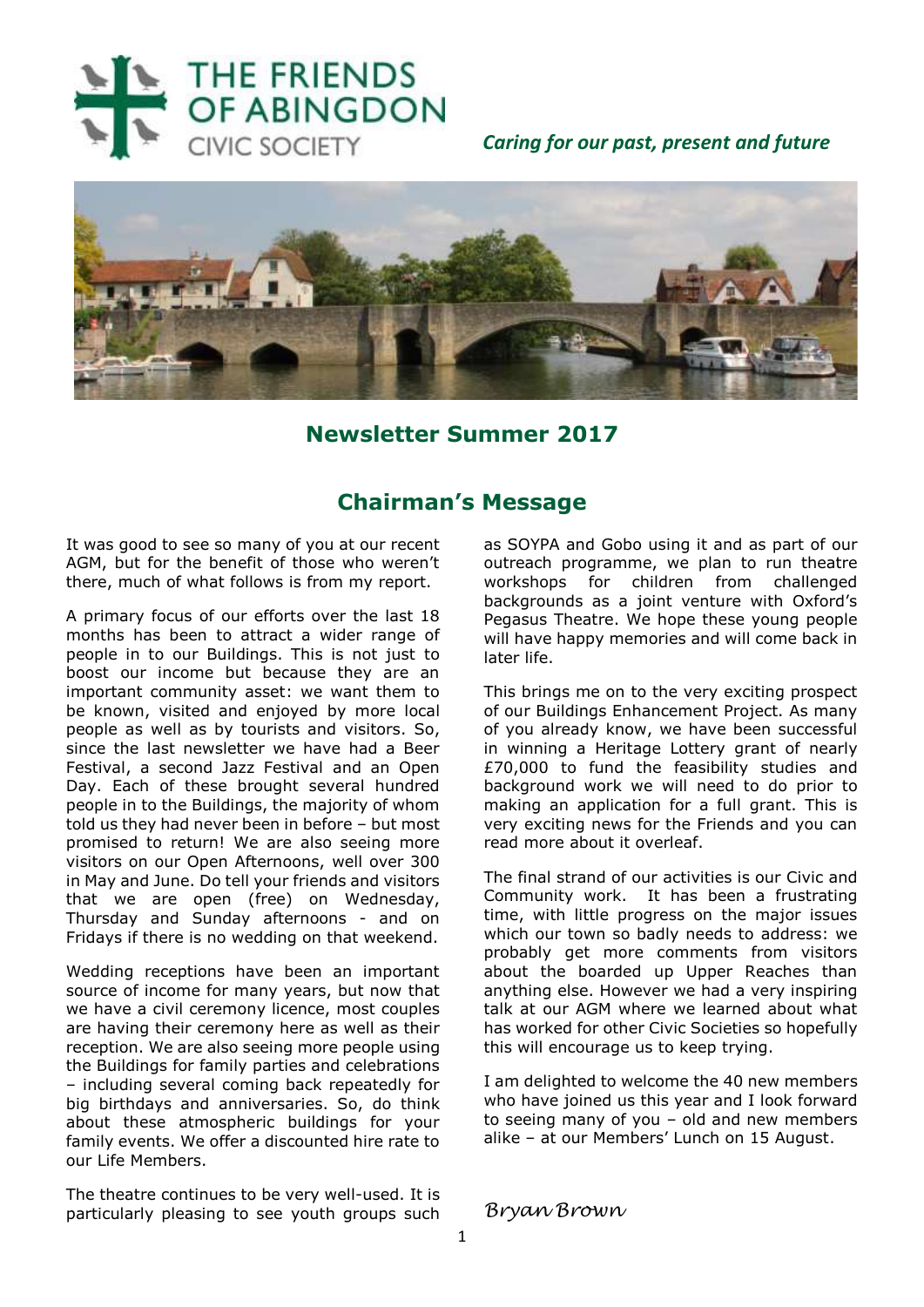

## **OTTERY FUNDED**

## **Enhancement Project**

In the last newsletter we reported on our "Enhancement Project" which aims to secure the Abingdon Abbey Buildings for future generations and to make them into a vibrant attraction and a venue which can be used all year round. We are now delighted to report that with (pro bono) help from our consultants at Purcell we have secured a grant of £68,000 from the HLF's "Resilient Heritage" fund: this fund is aimed at small charities like us, who often do not win funding bids because they do not have the resource to put in a strong tender. Essentially the grant is to pay for consultants to help us do a feasibility study to determine what could be done to enhance the buildings and the work needed to put them in good shape for a generation or more. For example we need to better present the history of the buildings by developing interpretation of our 1,000 years of history using the modern techniques used in today's heritage visitor attractions. The work will culminate in a capital fund application, and will include a business plan since before they make a large capital grant (we are envisaging a budget of between £3.5 and 4.5m) from public money, the HLF will want to be satisfied that the asset will be well managed for the foreseeable future.

During the autumn we will be working on the various strands of the feasibility study and, all being well, we should make an application for a capital grant next year. If successful - and HLF seem well-disposed to our project - we should take another year to undertake various surveys and make plans and commence work on site at the end of 2019.

We will of course keep our members fully informed as plans emerge and would love to hear from any of you who would like to be involved.

## **The year so far..**

## **Abingdon Jazz Festival**

The second Abingdon Jazz Festival – once again a joint venture between Music at the Unicorn and the Friends of Abingdon - was a great success. The weather was better than last year and there is something magical about listening to good music in the Long Gallery on a mild summer evening.

The most popular sessions were those with young local performers – especially the Oxfordshire Youth Big Band and the Abingdon School Big Band. The quality of musicianship and the enthusiasm and maturity of the performers was aweinspiring.

At the other end of the age-range we had outstanding concerts by Maxine Day, with the Oxford Jazz Trio, and by Art Themen and his Band. Both soloists are well into their 70s but still play and sing beautifully.

These were just some of the highlights – there were a total of 8 bands involved over a packed two days, with something for everyone.



#### **"A Spagna in the Works"**

June saw more very special music in the Abbey Buildings, with a concert of Early English Music in the Unicorn Theatre. Roy Marks and his wife, Alison Crum are leading exponents of European music from the

15th to the 18th century and have a large collection of viols, lutes and recorders. Roy originates from Abingdon and had long harboured an ambition to play in the Unicorn.

A packed audience was entranced by the programme of 15th and 16th century dances, divisions and instrumental settings – and a few of Roy's own compositions – and the evening was made even more interesting by Alison's excellent explanations of both the instruments and the pieces. Sitting at the back of the theatre I was bowled over by the clarity of the sound – the acoustics in there are wonderful.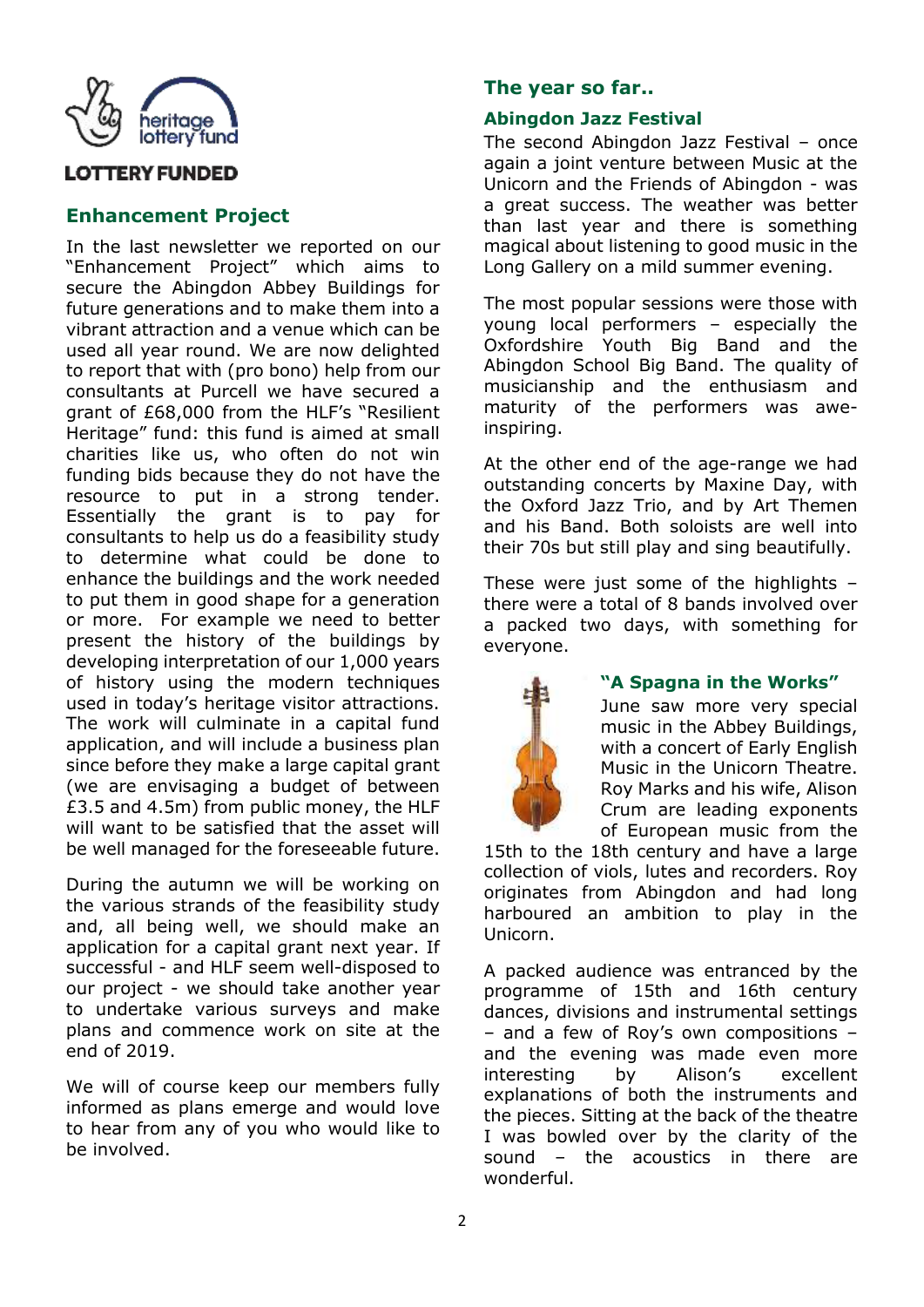In keeping with what is now a tradition for our "Music for A Summer Evening" concerts, we had strawberries and Prosecco in the interval in the Long Gallery and the gardens.

And, for those who like me had wondered, "La Spagna" is a tune which first appeared in 1485 in an Italian dance manual and which re-appeared in many other pieces throughout the renaissance period.

#### **Open Day and Bank Holiday walks**

The May Bank Holiday walks are now a 6 year old tradition, but this year we paired them with an Abbey Buildings Open Day.

On the morning of 29 May the Met Office greeted us with a Yellow Warning of thunder or heavy rain some time before 4pm – and we had planned 8 walks and tours around Abingdon, some venturing as far afield as Sutton Courtenay and Radley Lakes! So the outlook wasn't good, but we crossed our fingers and hoped for the best and as it turned out, the rain stayed away until the last minute and the morning walks including the long walk to Sutton Courtenay finished in the dry as did two of the afternoon walks.

Unfortunately, just as the Radley Lakes group were admiring the orchids in a new site the heavens opened so they were glad that there were tea and cakes at the lakes to warm them up. The walkers who were learning about the small streams and rivers in Abingdon were also caught and had to make a swift get-away from the Swift Ditch.

Overall 100 people took advantage of the opportunity to explore Abingdon and its environment. Understandably, given the forecast, there were fewer takers than usual for the longer walks including the popular 1556 Boundary walk and the Ock Valley Nature walk, but the Lost Abbey and St Helen's tours were both enjoyed by good sized groups and others were fascinated to learn more about St Edmund of Abingdon. This was one of two new ventures this year, the other being the streams and rivers walk.

Although the Friends of Abingdon, as the local civic society, organise these free walks, they couldn't take place without the help of leaders from other societies in the

town: Abingdon Twin Towns Society, Green Gym, Guild of Town Criers, Friends of Radley Lakes, Vale of White Horse Ramblers, Wilts & Berks Canal Trust. It was truly a community event and many thanks to the walk leaders and to those who helped set up and take down the stall in the Market Place.

PS If you wish to explore Abingdon-on-Thames in your own time - and in good weather – you can download trails from [http://friendsofabingdon.org.uk/.](http://friendsofabingdon.org.uk/) Also look out for more walks – including some new ones – on Sunday 10 September as part of Heritage Weekend.

#### **Open Day**

Following our theme of encouraging more people to visit the Abingdon Abbey Buildings we organised an Open Day to showcase the Buildings and the Friends activities. We were delighted to welcome over 330 visitors during the day, some who were taking part in the walks, others who had just come to see us. We gave guided tours of the Buildings, had information stalls about various aspects of our work and a children's area with the opportunity to dress up as a monk and find out more about how they lived and how Abingdon would have looked in medieval times. We also had strolling minstrels from the Oxford Waits. and mini-performances from the Studio Theatre Club actors and singers and from a range of other musical acts. All of this fuelled by Gladys' legendary tea and cakes.

# Member of voic

## **Friends of Abingdon AGM**

The inspirational speaker at our AGM in June was Ian Harvey, the youthful and energetic Director of Civic Voice – the national organisation for the Civic movement. It was encouraging to hear what other Civic Societies are doing and in particular how some of them have established good relationships with their local councils and are working together to improve the places where they live. We picked up some useful ideas – hopefully we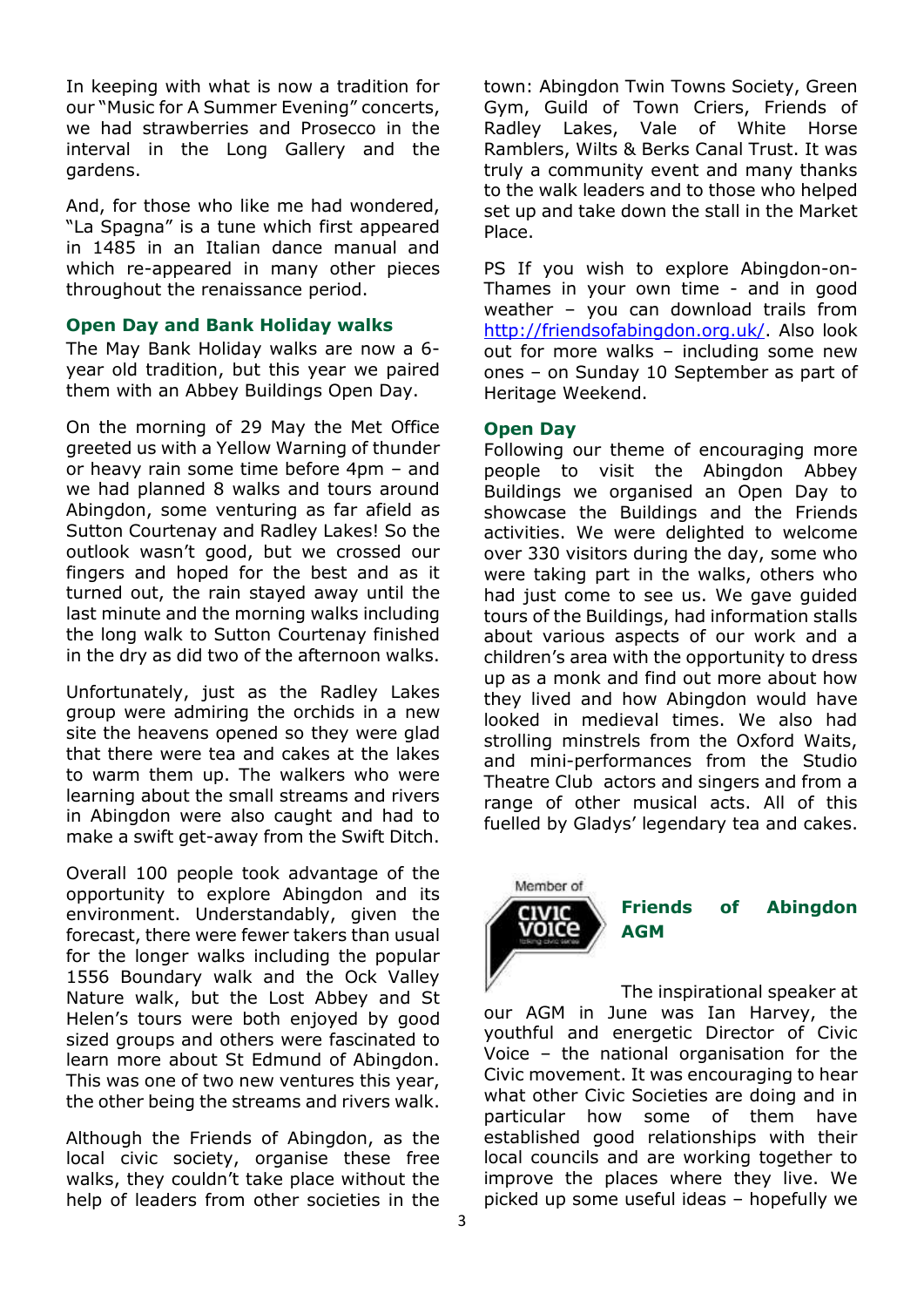will be reporting on progress with them in future newsletters. Ian, in turn, was very impressed by the range of activities we are undertaking and bowled over by our Buildings. All in all an uplifting evening!

\*\*\*\*\*\*\*\*\*\*\*\*\*\*\*\*\*\*\*\*\*\*\*\*\*\*\*\*\*\*\*\*\*\*



#### **Dick Barnes**

Congratulations go to Dick Barnes, a former Secretary of the Friends, who has received the British Empire Medal for his contribution to the community. Dick was active in the Friends for many years, writing the 'Yellow Book', the definitive history of the Society's first 50 years, and the Abbey Buildings leaflet which we still give to our visitors. He played a major role in the refurbishment of the Theatre and the building of the external staircase to the Checker.

\*\*\*\*\*\*\*\*\*\*\*\*\*\*\*\*\*\*\*\*\*\*\*\*\*\*\*\*\*\*\*\*\*\*

#### **Civic Matters**

#### **Community Led Plan**

As reported in the last Newsletter, the Town Council has decided to produce a "Community Led Plan" (CLP) instead of a Neighbourhood Plan. In April we met the officers from Community First Oxfordshire and the Vale District Council who are assisting the Town Council in developing the CLP. They plan to launch the Plan at a series of events starting on 5 September (4pm) at the Abbey Buildings. There will be extensive opportunities in the coming months for the community to be involved and we hope that as many as possible of our members will contribute. More information is available at [http://www.abingdon.gov.uk/partners/com](http://www.abingdon.gov.uk/partners/community-led-plan) [munity-led-plan.](http://www.abingdon.gov.uk/partners/community-led-plan)

#### **Guildhall**

The Town Council has adopted a muchreduced plan which does not include the modern part of the Guildhall. The Magistrates Court, which has now been vacated by the Music Centre, will be used partially as an exhibition space (an extension of the Museum) and partially for storage. Despite strong objections from Historic England and the Vale Conservation Officer, the 1731 staircase from the Bridge Street foyer to the Bear Room and the Council Chamber will be altered to accommodate a lift for disabled access with a new narrower staircase. The Town Council considered that, despite the historic importance of the 1731 staircase, provision of disabled access to the upper floors of the Guildhall justified the adoption of these proposals.

In summary the proposals are:

- 1. A platform lift within the Bridge Street foyer rising to the bottom of the staircase to provide access to the Magistrates Court and to
- 2. A lift rising from the hall at the bottom of the staircase to the level of the Abbey Room, also providing access to the Mayor's Parlour, Bear Room and Council Chamber.
- 3. Creation of a new corridor behind the Roysse Room, with additional toilets and a new muniment room. This will also provide indoor access between the Town Council offices and the Guildhall rooms.

More details are available on the Town Council website under the Guildhall Committee sections. A planning application for proposals 1 and 3 has already been submitted. The Friends did not object to this, but submitted a statement to the effect that they would be scrutinising further applications involving the 1731 staircase very carefully.

The Friends have also written to Abingdon Town Council expressing their serious concern about these plans, from the heritage and community viewpoints and also the lack of public consultation. A reply has been received, emphasising that the plans had unanimous support from the full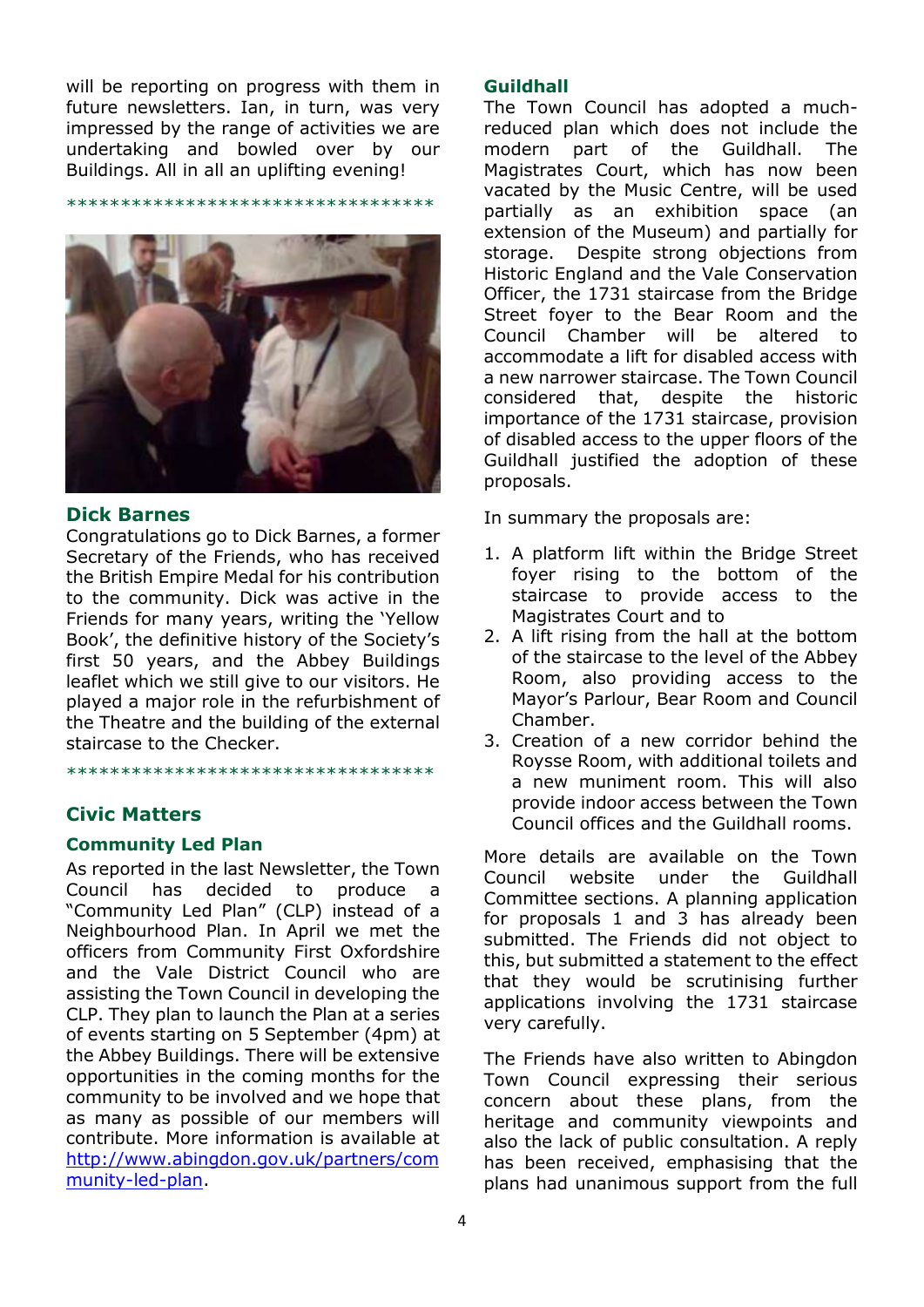Council. We are considering whether – and if so how – to press this matter any further and would be interested to hear members' thoughts on this.

#### **Old Abbey House and Upper Reaches**

There is no movement on either of these buildings. The future of Old Abbey House (proposed lease by a company which provides office space for start-up businesses and charities) is still under discussion. However, while the Vale drags its feet, the condition of Old Abbey House is deteriorating. In the case of the Upper Reaches, the lease-holders are unwilling to relinquish the lease to the Vale of White Horse DC (the owners of the property) who want to see it reinstated as a hotel. In the meantime there have been problems with squatters and vandals, which have affected our Buildings and the Curator's Cottage. Given that both properties are in the Conservation Area and currently give a really bad impression to visitors to the town we would like to find ways to break the impasses.

#### **Planning issues**

#### **North Abingdon developments**

Two applications have been submitted: one from CEG Developments for 900 houses to the north of Dunmore Road (east of Tilsley Park) and Twelve Acre Drive, and one from Catesby for 200 houses to the north of Dunmore Road (west of Tilsley Park). The Friends do not object to these developments in principle as there is such a shortage of housing in this area, but we are very concerned about the provision of appropriate infrastructure. The promised funding for the upgrade of the Lodge Hill junction has not materialized, and this is an important component of the viability of these developments.

#### **Culham development**

As part of their Local Plan exercise, South Oxfordshire District Council have identified a site for 3500 houses between the Europa School and Culham railway station – less than 2 miles from Abingdon Town Centre. Although this is not strictly within our area, such a large increase in population is bound to affect Abingdon: again, it is a question of infrastructure. The discussions are at the strategic stage at present so the Friends will maintain a watching brief on this, commenting further if a firm proposal emerges.

#### **Smaller planning issues**

Here we have had two successes:

- an application to open a gym in the upper floors of 1 Stert Street which would have severely affected the quality of life of the residents of 3 Stert Street was withdrawn following objections from the residents supported by the Friends.
- an application to convert the Clock House and the neighbouring building in Ock Street was refused. The conversion itself was acceptable, and had been supported by Historic England but the Friends objected on the grounds of inadequate parking and vehicular access, and this was the reason given for the refusal.

\*\*\*\*\*\*\*\*\*\*\*\*\*\*\*\*\*\*\*\*\*\*\*\*\*\*\*\*\*\*\*\*\*\*

## **Buildings and Gardens**



Work continues on maintaining and upgrading the Buildings in compliance with Fire Regulations.

Externally our Gardener has been helped by volunteers, keeping the weeds in check and planting and maintaining the pots and hanging baskets. Thank you to our present helpers: anyone who has an odd hour and would like to join them will be very welcome. This especially applies to the coming Autumn/Winter when we intend to do a major clear up, taking ivy off walls, pruning the apple tree, in the South Garden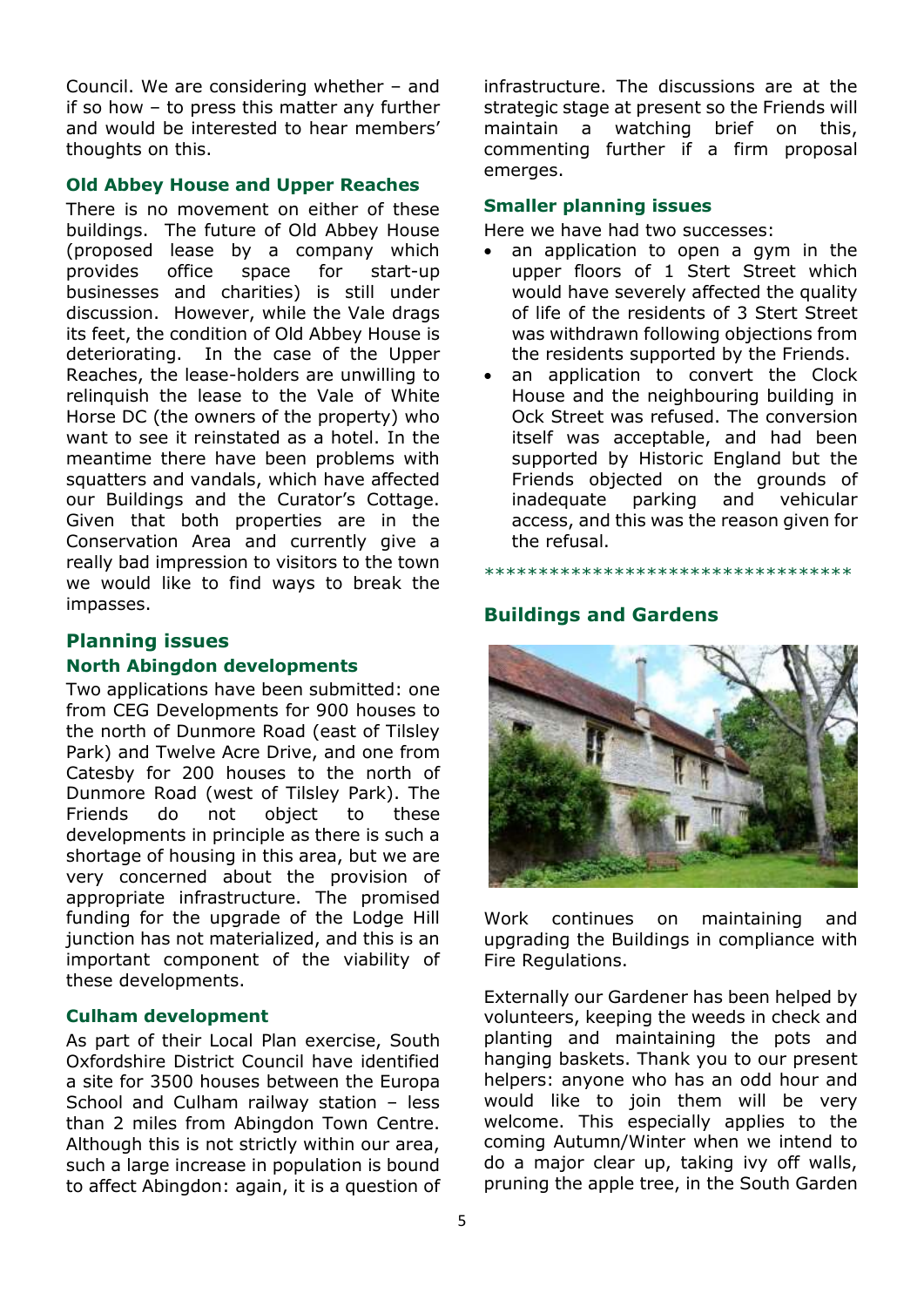dividing and feeding, and similarly in the North Garden where the lawn and beds need an overhaul.

## **Volunteers**

We have been delighted to welcome several new volunteers this summer: we have one team covering the open afternoons and another working in the gardens. More help is always welcome so do please get in touch if you have time to offer. We would especially like to hear from anyone who could help with designing publicity materials (including this newsletter and posters), posting on our social media sites or distributing posters and flyers for events.

## **Abingdon Traditional Craft Fair 3-5 November**



In 1970, the idea of holding a Craft Fair in the Buildings began with small local craftworkers and grew to be a widely-loved event bringing enthusiasts into the town from towns and villages in the surrounding counties.

As with many other Fairs, recent years saw a gradual shift towards gifts rather than crafts, and a lot of our regulars have told us they regretted this. We therefore decided that for 2017 we would, with the help of our partners at Mushroom Communications, run our own "Abingdon Traditional Craft Fair", reverting more towards the event's roots – real craftsmanship with a strong local focus. For the first year this will be a smaller and shorter event than in the past, but with some interesting innovations. As always, entrance will be free to Friends of Abingdon members – more details nearer the time, but get the dates in your diary.



**Heritage Open Days 9-10 September**

The theme for this year's Heritage Weekend is "Made in Abingdon " – focusing on the town's industrial heritage in the Town Centre and Ock Street and to the west (leaving the rest for a future year). As always we will have talks, walks, exhibitions and properties open to visit. Some details are already available on the HODs website <http://www.abingdonheritage.co.uk/> watch out for more and for leaflets and posters nearer the time.

In our own Abbey Buildings we are delighted to host the Abingdon Flower Club who are putting on what should be an amazing display: *"Abingdon then and now a floral walk through Abingdon's history"* \*\*\*\*\*\*\*\*\*\*\*\*\*\*\*\*\*\*\*\*\*\*\*\*\*\*\*\*\*\*\*\*\*\*

#### **Newsletter and Bulletins**

Sending newsletters by email saves us a lot of money – and effort! We also issue occasional Members' Bulletins to those for whom we have email addresses, with updates on news and events. If you would like to receive these Bulletins and/or get the Newsletter by email too (in colour!), please let us have your email address.

#### \*\*\*\*\*\*\*\*\*\*\*\*\*\*\*\*\*\*\*\*\*\*\*\*\*\*\*\*\*\*\*\*\*\*

#### **Changing Faces**

We have recently said goodbye to **Richard Charles** who has stood down after two years as a trustee. Richard has done sterling work on improving the electrical systems in the Buildings and on ensuring our compliance with Health & Safety regulations. He also made a valuable input to the early stages of the Enhancement Project. **Sarah Jones,** our Curator-Manager for the last year has also recently left and we are in the process of recruiting her replacement.

**Elizabeth Drury**, who has been a Trustee for more than 30 years and is our Archivist has decided to stand down as a Trustee but, thankfully will continue as Archivist so we are not saying goodbye to her yet.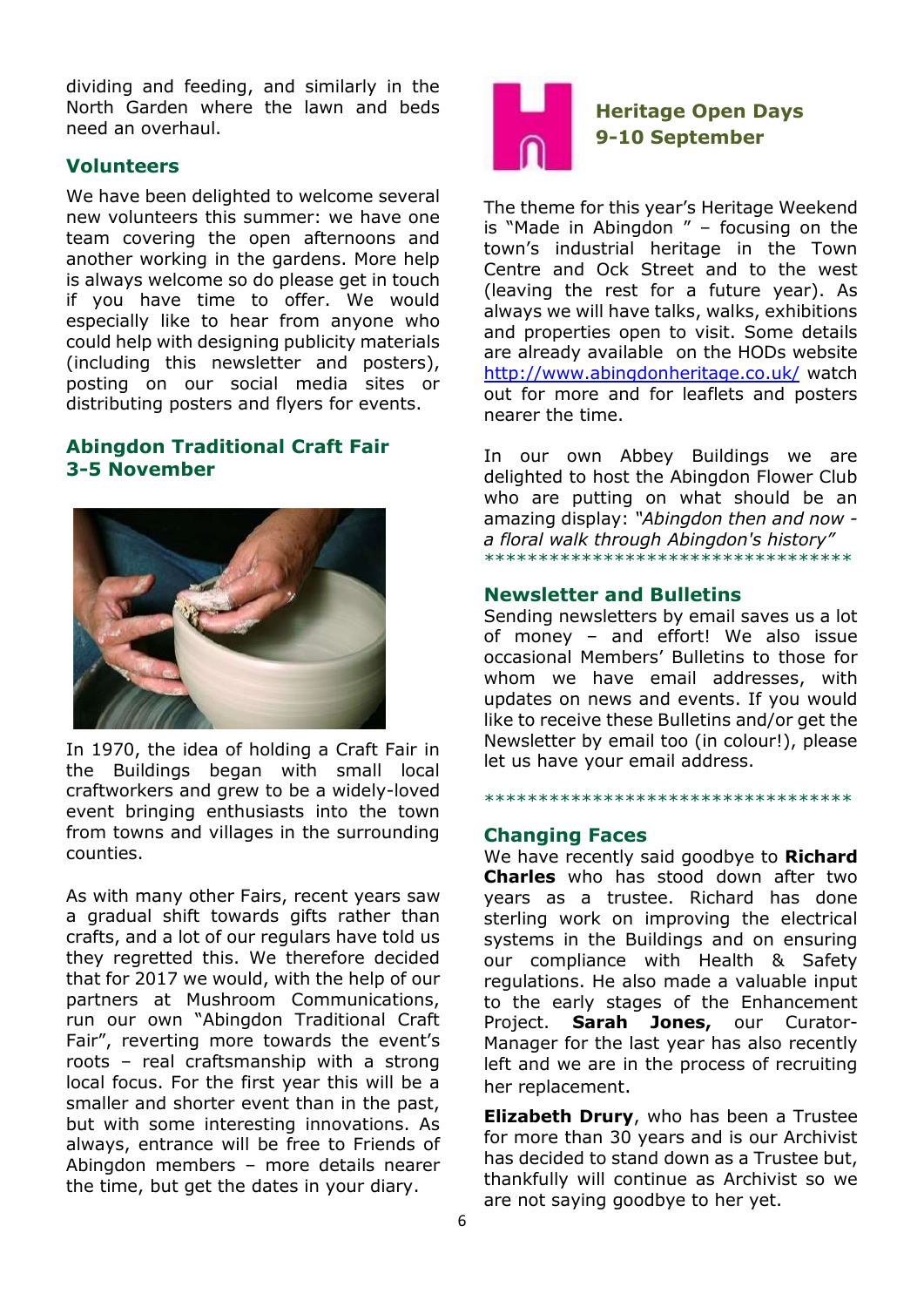

We welcome **Maggie Henderson-Tew** who joined the Trustees in January and was confirmed in position at the AGM.

After her English degree, Maggie worked in HR and then as a banker in the City, after which she

spent several decades as a financial services head-hunter. Alongside her commercial projects, she enjoyed handling assignments on a pro bono basis for clients in the heritage sector, such as The National, Trust, Kew Gardens, The Historic Dockyard, Chatham and HMS Warrior 1860.

In 2009, Maggie came to Oxford University to take a second degree in English, specialising in medieval texts, culture, history, language and the history of the book. She later moved to the History Faculty, where she remains a student.

A Life Member of the National Trust for over 35 years, history, architecture, the built environment, art history, gardens, landscape, literature, drama, film and music of all types remain consuming interests.

Maggie has always been an energetic volunteer: she aims to make a positive difference to everything in which she is involved and is convinced of the huge potential of the Abingdon Abbey Buildings as a heritage attraction.

## **Friends of Abingdon Events Summer- Autumn 2017**

15 August – *Members Lunch* (see back page)

9-10 September - *Heritage Open Days and Flower Festival*

6 October (TBC) *Talk on Pub Signs*

3-5 November - *Abingdon Traditional Craft Fair*

1-2 December – *Abingdon Beer Festival*

## **Unicorn Theatre Events Summer- Autumn 2017**

**Music at the Unicorn** – all at 19.15, details in their programme or at

http://www.musicattheunicorn.org. uk/

Wednesday 2 August – *Mancunia*

Thursday 7 September – *Kirsty Bromley*

Thursday 2 November – *Edwina Hayes*

Thursday 7 December – *Hannah Sanders and Ben Savage*

Sunday 17 December – *Pavlova Wind Quintet Christmas Concert*  15.00 Unicorn Theatre

#### **Drama**

13–16 September - *When We Are Married* by JB Priestley - Breakaleg Productions

27-30 September – *Portia Coughlan* by Marina Carr - Abingdon Drama Club

22-25 November – *Julius Caesar* – Studio Theatre Club

## **Other Abingdon Events**

Sunday 3 September – *Abingdon Dragon Boat Festival*

Tuesday 5 September – *Community-Led Plan Launch* - 16.00 Abbey Buildings

Saturday 2 December – *Christmas Extravaganza*